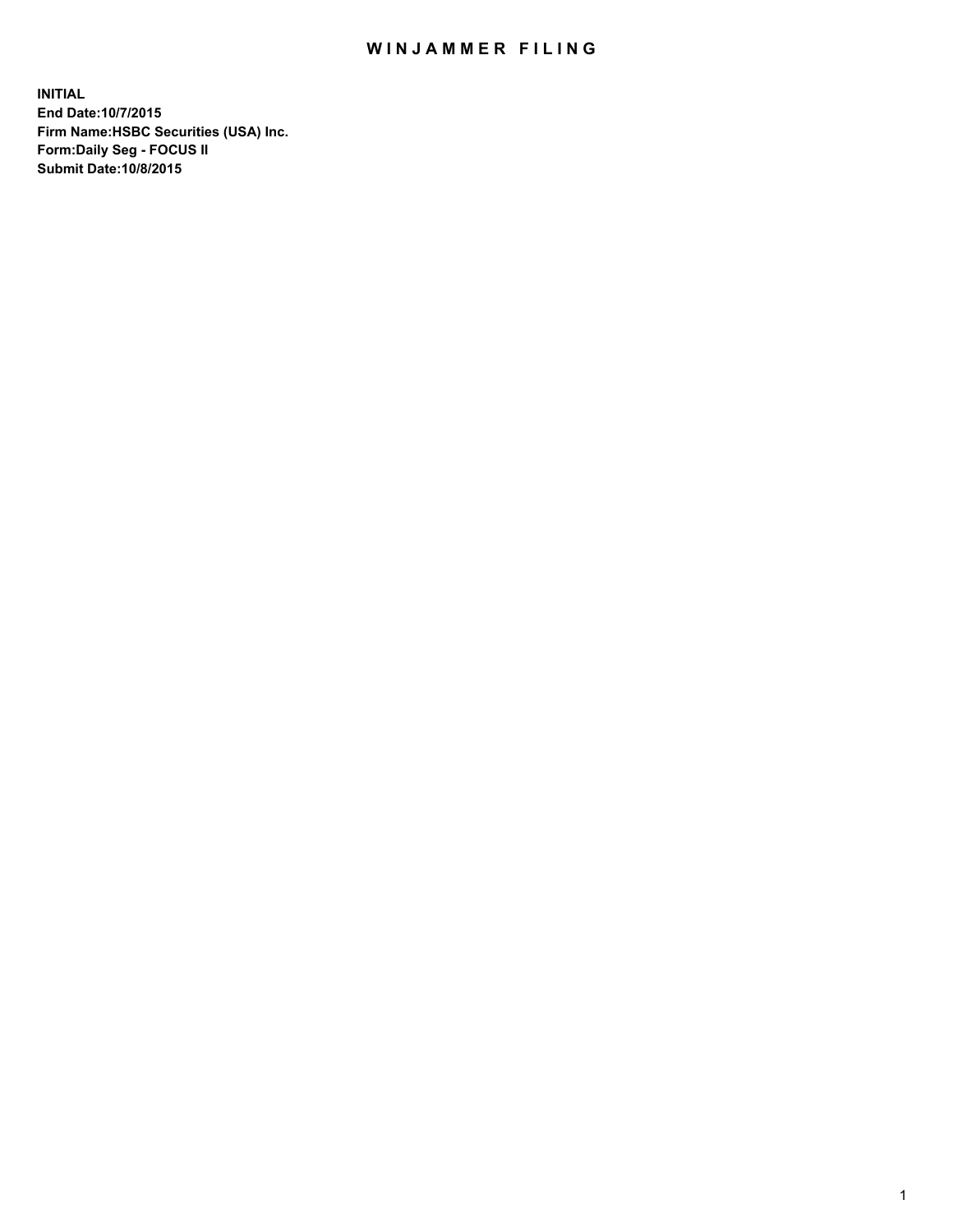## **INITIAL End Date:10/7/2015 Firm Name:HSBC Securities (USA) Inc. Form:Daily Seg - FOCUS II Submit Date:10/8/2015 Daily Segregation - Cover Page**

| Name of Company<br><b>Contact Name</b><br><b>Contact Phone Number</b><br><b>Contact Email Address</b>                                                                                                                                                                                                                         | <b>HSBC Securities (USA) Inc.</b><br><b>Steven Richardson</b><br>212-525-6445<br>steven.richardson@us.hsbc.com |
|-------------------------------------------------------------------------------------------------------------------------------------------------------------------------------------------------------------------------------------------------------------------------------------------------------------------------------|----------------------------------------------------------------------------------------------------------------|
| FCM's Customer Segregated Funds Residual Interest Target (choose one):<br>a. Minimum dollar amount: ; or<br>b. Minimum percentage of customer segregated funds required:%; or<br>c. Dollar amount range between: and; or<br>d. Percentage range of customer segregated funds required between:% and%.                         | 110,000,000<br>0 <sub>0</sub><br>0 <sub>0</sub>                                                                |
| FCM's Customer Secured Amount Funds Residual Interest Target (choose one):<br>a. Minimum dollar amount: ; or<br>b. Minimum percentage of customer secured funds required:%; or<br>c. Dollar amount range between: and; or<br>d. Percentage range of customer secured funds required between:% and%.                           | 10,000,000<br>0 <sub>0</sub><br>00                                                                             |
| FCM's Cleared Swaps Customer Collateral Residual Interest Target (choose one):<br>a. Minimum dollar amount: ; or<br>b. Minimum percentage of cleared swaps customer collateral required:%; or<br>c. Dollar amount range between: and; or<br>d. Percentage range of cleared swaps customer collateral required between:% and%. | 90,000,000<br><u>00</u><br><u>00</u>                                                                           |

Attach supporting documents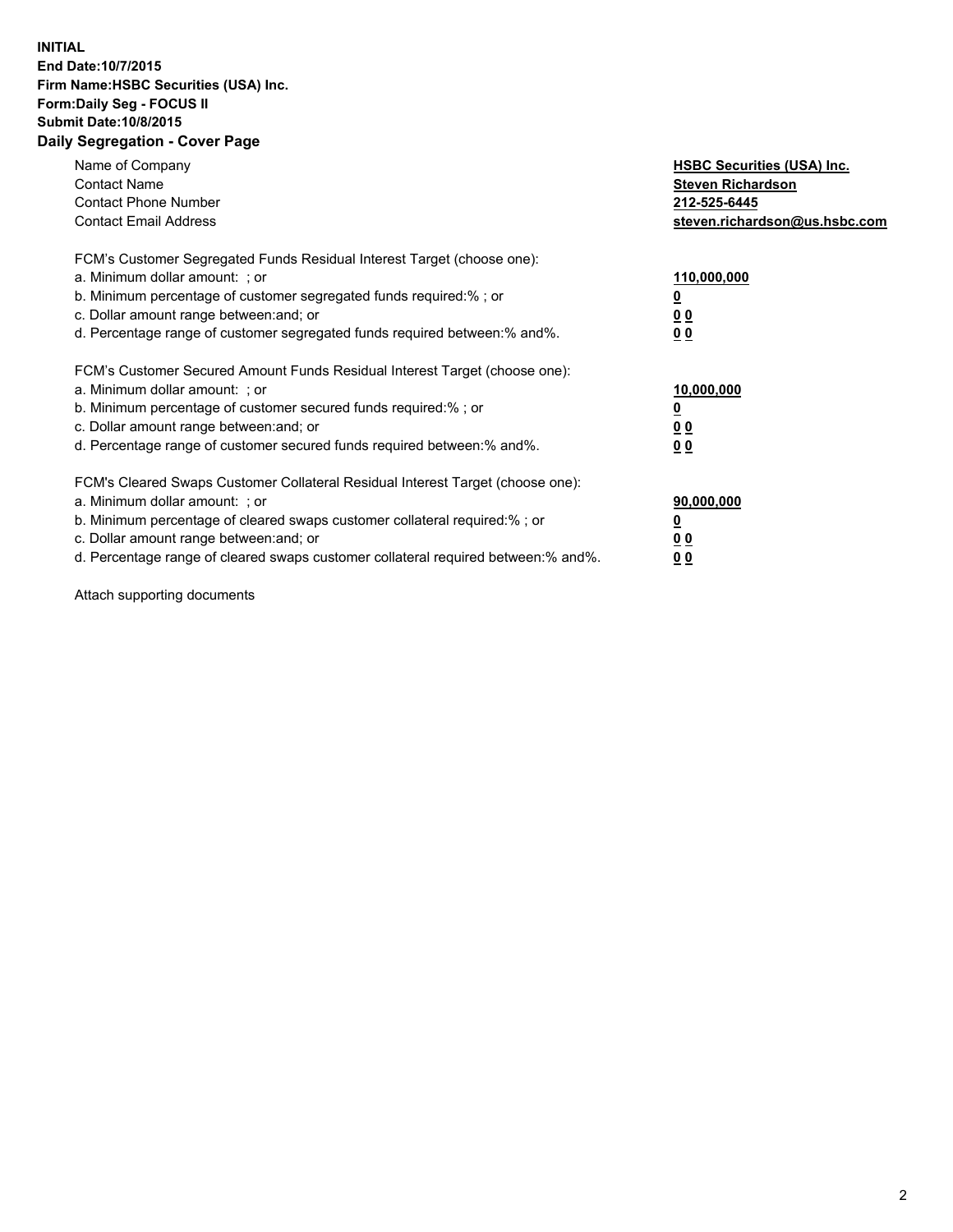**INITIAL End Date:10/7/2015 Firm Name:HSBC Securities (USA) Inc. Form:Daily Seg - FOCUS II Submit Date:10/8/2015 Daily Segregation - Secured Amounts** Foreign Futures and Foreign Options Secured Amounts Amount required to be set aside pursuant to law, rule or regulation of a foreign government or a rule of a self-regulatory organization authorized thereunder **0** [7305] 1. Net ledger balance - Foreign Futures and Foreign Option Trading - All Customers A. Cash **44,304,085** [7315] B. Securities (at market) **138,458,298** [7317] 2. Net unrealized profit (loss) in open futures contracts traded on a foreign board of trade **-21,206,648** [7325] 3. Exchange traded options a. Market value of open option contracts purchased on a foreign board of trade **0** [7335] b. Market value of open contracts granted (sold) on a foreign board of trade **0** [7337] 4. Net equity (deficit) (add lines 1. 2. and 3.) **161,555,735** [7345] 5. Account liquidating to a deficit and account with a debit balances - gross amount **31,932,584** [7351] Less: amount offset by customer owned securities **-16,333,340** [7352] **15,599,244** [7354] 6. Amount required to be set aside as the secured amount - Net Liquidating Equity Method (add lines 4 and 5) **177,154,979** [7355] 7. Greater of amount required to be set aside pursuant to foreign jurisdiction (above) or line 6. **177,154,979** [7360] FUNDS DEPOSITED IN SEPARATE REGULATION 30.7 ACCOUNTS 1. Cash in banks A. Banks located in the United States **37,139,361** [7500] B. Other banks qualified under Regulation 30.7 **0** [7520] **37,139,361** [7530] 2. Securities A. In safekeeping with banks located in the United States **92,413,768** [7540] B. In safekeeping with other banks qualified under Regulation 30.7 **0** [7560] **92,413,768** [7570] 3. Equities with registered futures commission merchants A. Cash **0** [7580] B. Securities **0** [7590] C. Unrealized gain (loss) on open futures contracts **0** [7600] D. Value of long option contracts **0** [7610] E. Value of short option contracts **0** [7615] **0** [7620] 4. Amounts held by clearing organizations of foreign boards of trade A. Cash **0** [7640] B. Securities **0** [7650] C. Amount due to (from) clearing organization - daily variation **0** [7660] D. Value of long option contracts **0** [7670] E. Value of short option contracts **0** [7675] **0** [7680] 5. Amounts held by members of foreign boards of trade A. Cash **96,236,222** [7700] B. Securities **46,044,530** [7710] C. Unrealized gain (loss) on open futures contracts **-21,206,648** [7720] D. Value of long option contracts **0** [7730] E. Value of short option contracts **0** [7735] **121,074,104** [7740] 6. Amounts with other depositories designated by a foreign board of trade **0** [7760] 7. Segregated funds on hand **0** [7765] 8. Total funds in separate section 30.7 accounts **250,627,233** [7770] 9. Excess (deficiency) Set Aside for Secured Amount (subtract line 7 Secured Statement Page 1 from Line 8) **73,472,254** [7380] 10. Management Target Amount for Excess funds in separate section 30.7 accounts **10,000,000** [7780]

11. Excess (deficiency) funds in separate 30.7 accounts over (under) Management Target **63,472,254** [7785]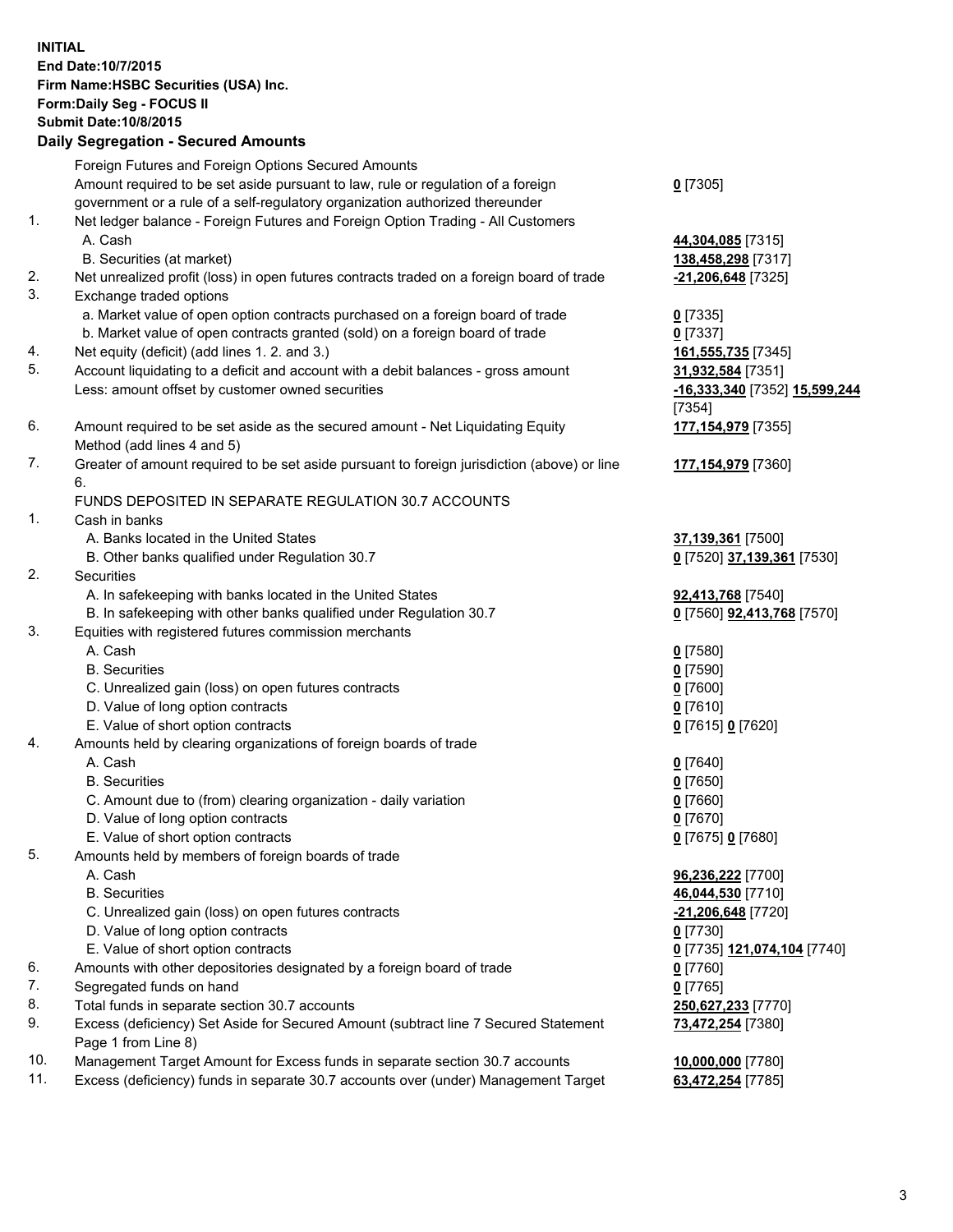| <b>INITIAL</b>                            |                                                                                     |                                        |  |  |  |
|-------------------------------------------|-------------------------------------------------------------------------------------|----------------------------------------|--|--|--|
| End Date: 10/7/2015                       |                                                                                     |                                        |  |  |  |
| Firm Name: HSBC Securities (USA) Inc.     |                                                                                     |                                        |  |  |  |
| Form: Daily Seg - FOCUS II                |                                                                                     |                                        |  |  |  |
| <b>Submit Date: 10/8/2015</b>             |                                                                                     |                                        |  |  |  |
| Daily Segregation - Segregation Statement |                                                                                     |                                        |  |  |  |
|                                           |                                                                                     |                                        |  |  |  |
|                                           | SEGREGATION REQUIREMENTS(Section 4d(2) of the CEAct)                                |                                        |  |  |  |
| 1 <sub>1</sub>                            | Net ledger balance                                                                  |                                        |  |  |  |
|                                           | A. Cash                                                                             | 288,275,702 [7010]                     |  |  |  |
|                                           | B. Securities (at market)                                                           | 957,364,144 [7020]                     |  |  |  |
| 2.                                        | Net unrealized profit (loss) in open futures contracts traded on a contract market  | 53,894,410 [7030]                      |  |  |  |
| 3.                                        | Exchange traded options                                                             |                                        |  |  |  |
|                                           | A. Add market value of open option contracts purchased on a contract market         | 132,382,246 [7032]                     |  |  |  |
|                                           | B. Deduct market value of open option contracts granted (sold) on a contract market | -7,652,187 [7033]                      |  |  |  |
| 4.<br>5.                                  | Net equity (deficit) (add lines 1, 2 and 3)                                         | 1,424,264,315 [7040]                   |  |  |  |
|                                           | Accounts liquidating to a deficit and accounts with                                 |                                        |  |  |  |
|                                           | debit balances - gross amount<br>Less: amount offset by customer securities         | 19,909,099 [7045]                      |  |  |  |
|                                           |                                                                                     | -13,650,730 [7047] 6,258,369<br>[7050] |  |  |  |
| 6.                                        | Amount required to be segregated (add lines 4 and 5)                                | 1,430,522,684 [7060]                   |  |  |  |
|                                           | FUNDS IN SEGREGATED ACCOUNTS                                                        |                                        |  |  |  |
| 7.                                        | Deposited in segregated funds bank accounts                                         |                                        |  |  |  |
|                                           | A. Cash                                                                             | 184,549,003 [7070]                     |  |  |  |
|                                           | B. Securities representing investments of customers' funds (at market)              | $0$ [7080]                             |  |  |  |
|                                           | C. Securities held for particular customers or option customers in lieu of cash (at | 267,983,071 [7090]                     |  |  |  |
|                                           | market)                                                                             |                                        |  |  |  |
| 8.                                        | Margins on deposit with derivatives clearing organizations of contract markets      |                                        |  |  |  |
|                                           | A. Cash                                                                             | 42,859,244 [7100]                      |  |  |  |
|                                           | B. Securities representing investments of customers' funds (at market)              | 149,845,649 [7110]                     |  |  |  |
|                                           | C. Securities held for particular customers or option customers in lieu of cash (at | 689,381,073 [7120]                     |  |  |  |
|                                           | market)                                                                             |                                        |  |  |  |
| 9.                                        | Net settlement from (to) derivatives clearing organizations of contract markets     | 27,167,701 [7130]                      |  |  |  |
| 10.                                       | Exchange traded options                                                             |                                        |  |  |  |
|                                           | A. Value of open long option contracts                                              | 132,382,246 [7132]                     |  |  |  |
|                                           | B. Value of open short option contracts                                             | -7,652,187 [7133]                      |  |  |  |
| 11.                                       | Net equities with other FCMs                                                        |                                        |  |  |  |
|                                           | A. Net liquidating equity                                                           | 83,889,558 [7140]                      |  |  |  |
|                                           | B. Securities representing investments of customers' funds (at market)              | $0$ [7160]                             |  |  |  |
|                                           | C. Securities held for particular customers or option customers in lieu of cash (at | $0$ [7170]                             |  |  |  |
|                                           | market)                                                                             |                                        |  |  |  |
| 12.                                       | Segregated funds on hand                                                            | $0$ [7150]                             |  |  |  |
| 13.                                       | Total amount in segregation (add lines 7 through 12)                                | 1,570,405,358 [7180]                   |  |  |  |
| 14.                                       | Excess (deficiency) funds in segregation (subtract line 6 from line 13)             | 139,882,674 [7190]                     |  |  |  |
| 15.                                       | Management Target Amount for Excess funds in segregation                            | 110,000,000 [7194]                     |  |  |  |
| 16.                                       | Excess (deficiency) funds in segregation over (under) Management Target Amount      | 29,882,674 [7198]                      |  |  |  |

16. Excess (deficiency) funds in segregation over (under) Management Target Amount Excess